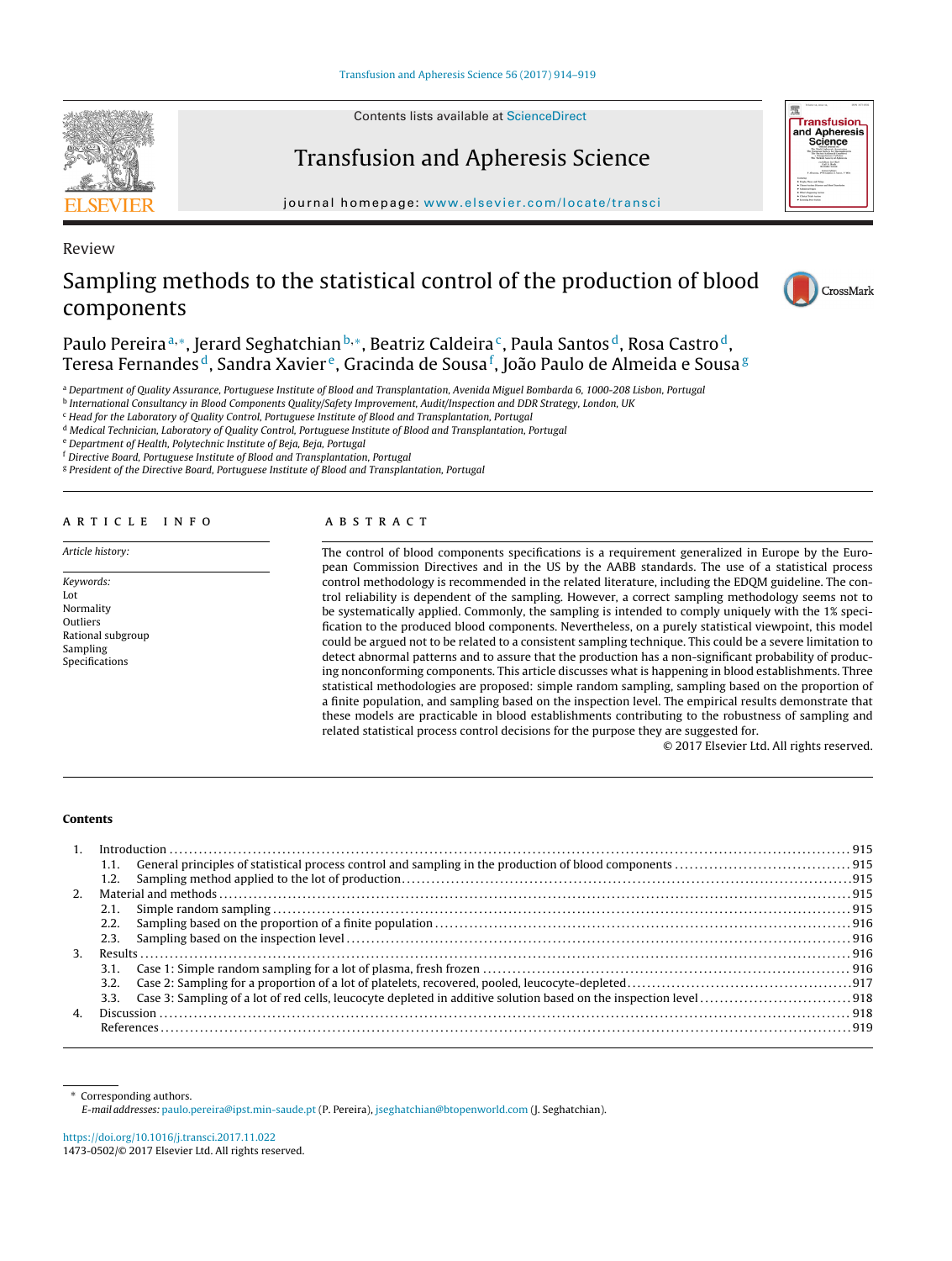## **1. Introduction**

## 1.1. General principles of statistical process control and sampling in the production of blood components

The European Directive 2002/98/EC [\[1\]](#page-5-0) requires the control of the production of blood components and in the United States is mandatory by the standards for blood banks and transfusion services [\[2\].](#page-5-0) The European Committee (Partial Agreement) on Blood Transfusion (CD-P-TS) is hosted by The European Directorate for the Quality of Medicines & HealthCare (EDQM) of the Council of Europe. The EDQM publishes the "Guide to the preparation, use and quality assurance of blood components" [\[3\].](#page-5-0) This guideline includes in Appendix D a policy for statistical sampling on a statistical process control (SPC) methodology perspective. Such as in other blood components specifications  $[4-6]$ , there is a lack of standardized practices in the European Union.

The follow-up of the production conformity is critical to classify the production at least at an acceptable level of specifications similar to the industry levels. Its goal is to detect issues that could have a major impact on the production, affecting not only the conformity of the blood products but also the overall budget.

Regularly, a manufacturing process is classified as "world class quality" when the average results are "on target" with a "minimum variance." Working with "minimum variance" is feasible uniquely when the process shows a reasonable degree of statistical control. In blood establishments, the validation of the process of blood components' production is well established. The establishment must prove that the output delivers compliant components not only in validation stage but also individually according to specifications and per lot. This is reported to show the requirements are continuously satisfied. The SPC is the standard method to monitor the production processes [\[7\].](#page-5-0)

SPC is a process built on objective evidence to improve the delivery of conforming lots of products. Predominantly, this methodology is used to improve the processes continuously. Therefore, it is proposed to decrease the variance, to control and report the stability of the operations, to follow-up the methods, to demonstrate the performance of the procedure, to previously detect for non-conformities about lots specifications, to document the process according to the law and other application requests. For further details on SPC on the production of blood components see [\[8\].](#page-5-0)

In practice, skilled and successfully trained personnel are required. Moreover, it should be acknowledged that operative personnel with demonstrated competence in blood components specifications, statistics basics, and SPC involves a long-term formation by a trainer able of answering to the main requests. Thus, a consultant with experience in SPC in the components production should be hired when it is not possible to have some operative personnel fulfilling these requirements. In practice, it is known that is hard to have this employer. Furthermore, according to what is happening in blood establishments, it is suggested as a first step the support of a consultant and in a second phase to start the education and training of someone that could be the responsible to maintain and develop the SPC methodology.

Models to the determine the sample size, such as to select the samples in a particular production lot seems not to be systematically applied. EDQM requires a minimum of 1% of the produced blood components to be tested. Let's refer this specification as the "1% rule." This simple principle is not related to the number of the components, statistical sampling method, and consistency of the production process. Immediately, the statistician could argue that this model cannot be used to assure a proportional-to-size sampling related to a specific error. We understand that the 1% is associated with stable production processes, i.e., on operations where the variation does not have a significant impact on the specifications a small sampling size is suggested. However, the "1% rule" could be improved merely. Three statistical models are discussed: simple random sampling, sampling based on the proportion of a finite population and sampling based on the inspection level.

## 1.2. Sampling method applied to the lot of production

The goal of control of the manufacture of blood components could be considered to be the identification and measurement of the error arising from the variables on the collection and production stages. A sampling method is only practical when the statistical control of the production is not per component but lot. A common practice is to separate the produced blood components in lots to allow a more accessible and economical practice. On a statistical view, the lot is referred as the population on a period. A realistic sampling of the production is dependent on the selection of an adequate rational subgrouping method. A rule of thumb is to use only subgroups with independently, identically, and normally distributed (IIND) data, whenever possible. Hypothetically, the estimate of a subgrouping is regularly biased when compared to the production. Nevertheless, the application of an adequate methodology guarantees that the results are not significantly biased (non-significant bias). Some of the sampling models that could be applied are the simple random, systematic, and stratified sampling  $[9]$ . A significant risk could/can happen when a particular cause affecting a large number of distributed blood components with a long term lot, such a monthly lot. The number of samples should comply with the total number of blood components of the lot. Systematic sampling or interval sampling are proposed to be applied to the production. A sampling is designated from a lot per blood component at regular intervals (e.g., daily, weekly). This model is used in a continuing series of lots produced on a single blood establishment using one production methodology. The method is applied independently when existing more than one producer or process. Usually, it is employed as a measurable parameter on a continuous scale, e.g., on a daily scale.

This article discusses sampling models applied to the lots SPC of produced blood components on a proper statistical practice perspective. Data from the Quality Control lab archive of the Portuguese Institute of Blood and Transplantation, Portugal, is used where applicable.

#### **2. Material and methods**

#### 2.1. Simple random sampling

The Council of Europe guide [\[3\]](#page-5-0) proposes the number of samples n equal to 1% with a minimum between four and 10 components (according to the measured analyte) of the monthly production per blood component. Mostly, this approach is applied in European blood establishments regularly without a statistical sampling method. From the statistician standpoint, this technique could be criticized since the sample collection is not representative of the full production. This could be viewed as a severe limitation to the sample representativeness. For instance, if the 1% is collected in the first days and the results are conforming to the specifications, these results cannot be statistically inferred to the entire production and the risk associated to sampling cannot be recognized since a hypothesis test is not established. In this case, if the rest of the output is nonconforming, it is merely not identified since it is not sampled. Also, if an SPC method is applied to this sampling's results, it is useless due to the estimates are not based on a representative sampling. A suggested application of this approach could be the use of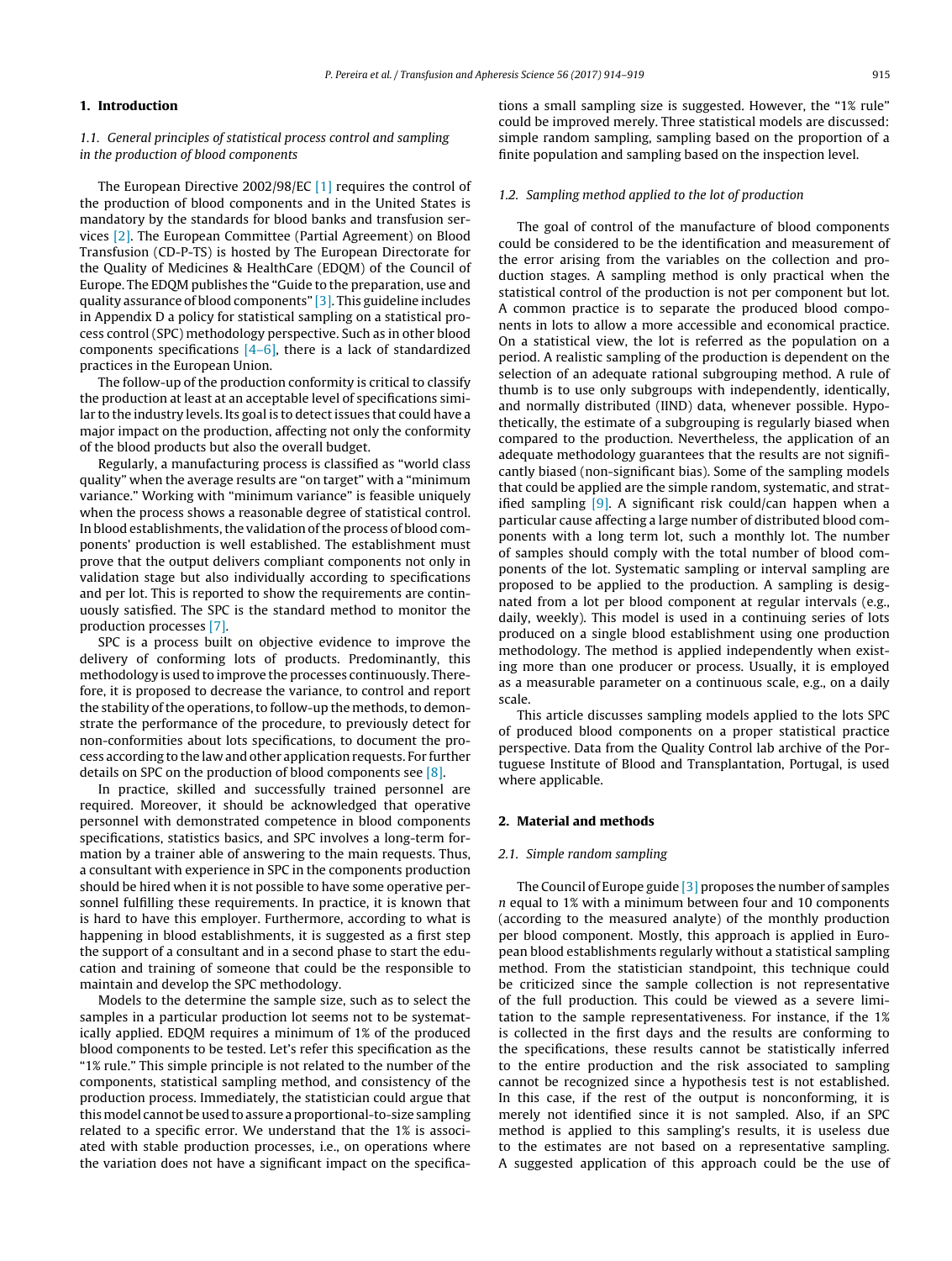the simple random sampling of blood components. This method assures that each sample is selected randomly by probability, signifying that each of the blood components of a particular lot has the same chance to be chosen. Since it is the most uncomplicated probability of sampling methods, it does not require complicated statistical skills to be computed. By means of Excel® (Microsoft® , Redmond, Washington, USA), a simple random sampling is calculated using the pseudo-random generator function RANDBETWEEN. Further information can be found elsewhere [\[9\].](#page-5-0)

## 2.2. Sampling based on the proportion of a finite population

However, the concerns about the number of samples consistency remain considering the EDQM requirements [\[3\].](#page-5-0) A simple approach to be an alternative the "1% rule" could be used. The laboratorians' goal is to estimate a population proportion  $p$  so that the error is no larger than a certain margin of error  $\varepsilon$ . On an alternative view, it could be considered a sample proportion  $\hat{p}$ instead  $p$ ; however, the statistical principles and outcome are similar. Since the population is equal to the lot,  $p$  is assumed. For instance, if a weekly lot was part of the monthly lot, it should be considered  $\hat{p}$ . The goal is to calculate a confidence interval such that  $P \pm \varepsilon$ . Usually, a confidence interval of 95% is assumed. The sample size necessary for estimating a p of a finite population with  $(1 - a)100\%$  confidence and error no larger than  $\varepsilon$  is:

$$
n = \frac{Z^2 \cdot p(1-p)}{\varepsilon^2} / 1 + \frac{Z^2 \cdot p(1-p)}{\varepsilon^2 N}
$$
 (1)

where Z is the Z-score, p is the population proportion,  $\varepsilon$  is the margin of error, and N is the population size.

p is the proportion of the population with a specific characteristic of interest. For instance, a conforming/in-control hemoglobin result on the red blood cells population. It could be measured as follows:

$$
p = N_1/N \tag{2}
$$

where  $N_1$  is the number of population elements with a specific characteristic of interest, and N is the population size.

[Table](#page-3-0) 1 displays a n series for  $\varepsilon$  of 0.01 (1%) to 0.05 (5%) based on a p of 0.5 and confidence intervals of 95% and 99%. As predictable, the sample size is directly related to N for the same confidence interval, p, and  $\varepsilon$ . For further details see [\[9\].](#page-5-0)

#### 2.3. Sampling based on the inspection level

ISO 3951-1 includes sampling procedures for inspection by variables. This guideline is intended to determine a particular  $n$ according to the size of a lot and the inspection level. It depends on the inspection level of the acceptance quality limit (AQL) defined as the "worst tolerable process fraction nonconforming when a continuing series of lots is submitted for acceptance sampling" (entry 3.6 of [\[10\]\).](#page-5-0) Its methodology is only applicable when is assumed that data is normally distributed. Therefore, the normality is verified before sampling begins (entry 18.1 of  $[10]$ ). Usually, it is checked in the previous validation of the production method per blood component using tests such as the D'Agostino-Pearson  $K^2$ normality test (see 5.1) [\[11\].](#page-5-0)

The sampling starts with the s-method and if the production process shows to have a long-term stability moves to the  $\sigma$ -method. The stability is understood not only as the statistical stability of the central tendency measures, but also the systematical fulfillment of the individual requirements of each sample. s-method requires a more substantial number of samples since it is based on short-term data. Otherwise,  $\sigma$ -method is found in the longterm part of a systemically stable process of production, requiring

shorter samplings. Consequently, the cost per blood components produced is higher using s-method. Even considering that each sample is validated individually, the use of  $\sigma$ -method since the product beginning due to being less costly represents a substantial risk to accept or reject lots erroneously. It could be the starting method also when the s-method is not used, but there is favorable considerable long-term evidence about the stability of the process. For instance, testing the retrospective standard deviation. The selection between  $\sigma$ -method and s-method must be clearly demonstrated, i.e.; it should be exposed a long-term stable standard deviation if  $\sigma$ -method is selected (entry 11 of [\[10\]\).](#page-5-0) A set of tables are applied to determine the appropriate  $n$  (see [Tables](#page-3-0) 2–4).

The sampling includes three models: normal, tightened, and reduced inspection. Pereira (2016) proposed a model complementary to ISO 3951-1  $[8]$ . On this methodology, the inspection level is according to the process capability index  $\hat{C}_{pk}$  as follows:

- a) For each of the methods the inspection level chosen in the starting of the sampling plan is the normal level (level II);
- b) The change from normal to tightened inspection (level III) happens when the inspection results demonstrate that the capability of the process is insufficient ( $\hat{C}_{pk}$  < 1);
- c) The switch from normal to reduced inspection (level I) takes place when the capacity of the process is systematically satisfactory ( $\hat{C}_{pk} \ge 1.33$ );
- d) The change from tightened to normal inspection happens when the inspection results determine that the ability of the process is constantly capable ( $1 \leq \hat{C}_{pk}$  < 1.33), and;
- e) The change from reduced to normal inspection occurs when the capacity of the process is classified as capable ( $1 \leq \hat{C}_{pk}$  < 1.33).

Sigma-metric is the  $\hat{C}_{pk}$  multiplication by three. The capability index mathematical models are out of the scope of this article. These models can be found anywhere [\[7\].](#page-5-0) For further details on the application of a sampling based on the inspection level and the computation of  $\hat{C}_{pk}$  on the production of blood components sampling see [\[8\].](#page-5-0)

#### **3. Results**

## 3.1. Case 1: Simple random sampling for a lot of plasma, fresh frozen

Let consider the case where plasma, fresh frozen is tested for Factor VIII after freezing and thawing "as determined by SPC on units in the first month of storage" (entry Table 5D-1 of [\[3\]\).](#page-5-0) In this case, it is understood that the EDQM guideline requires that the sampling is based on the capability of the production to meet the specifications, i.e., plasmas with not less than 70 IU Factor VIII per 100 mL. For instance, if the one-month production is demonstrated to be capable, i.e.,  $1 \leq \hat{C}_{pk}$  < 1.33 or higher, it could be assumed the "1% rule" in the first month of storage. However, also considering the European Pharmacopoeia, a minimum  $n = 10$  is required to "carry out the test using a pool of not fewer than 10 units" (entry  $07/2017:1646$  of  $[12]$ ). Therefore, if it is previewed to produce in the next month 300 plasmas, a minimum of 10 components are tested. The days of the month are randomly selected. For instance, = RANDBETWEEN(1,31) to choose a random number between the 1st and 31st. Therefore,  $n = 10$ is chosen randomly, and the condition is repeated if the sample number is a duplicate by pressing the keyboard F9. In this example, the sampling occurs on the 2nd, 5th, 8th, 10th, 11th, 14th, 19th, 23th, 25th, and 27th day. In each day one plasma sample will be collected. Again, it uses the simple sampling to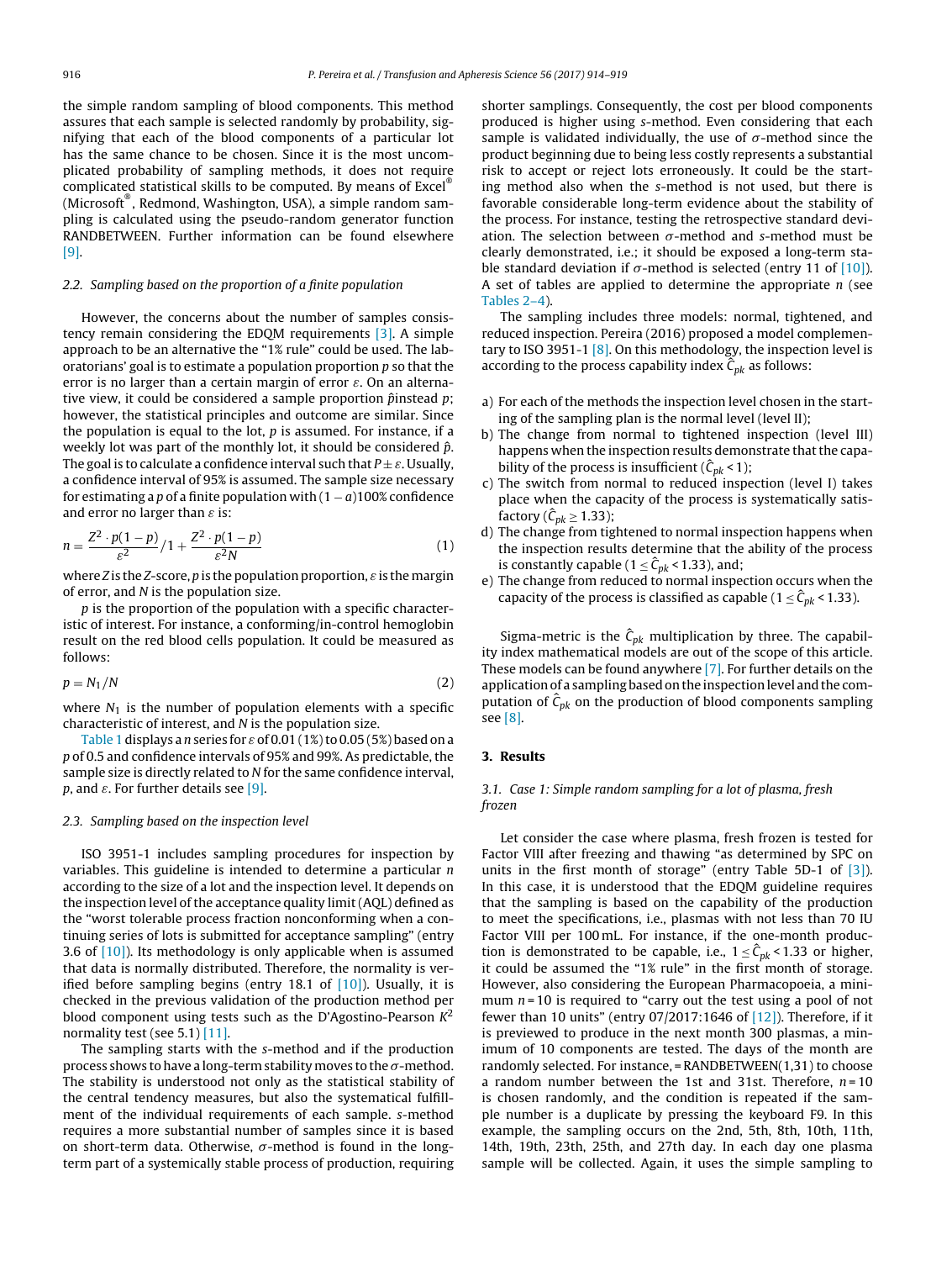P. Pereira et al. / Transfusion and Apheresis Science 56 (2017) 914-919 917

#### <span id="page-3-0"></span>**Table 1**

Required sample size n necessary for estimating a population proportion p with 95%, amd 99% confidence according to the margin of error ε.

| Population Size, N |                                | Confidence = $95\%$ , $p = 0.5$ |       | Confidence = $99\%$ , $p = 0.5$ |                                |       |       |      |  |
|--------------------|--------------------------------|---------------------------------|-------|---------------------------------|--------------------------------|-------|-------|------|--|
|                    | Margin of Error, $\varepsilon$ |                                 |       |                                 | Margin of Error, $\varepsilon$ |       |       |      |  |
|                    | 0.05                           | 0.035                           | 0.025 | 0.01                            | 0.05                           | 0.035 | 0.025 | 0.01 |  |
| 10                 | 10                             | 10                              | 10    | 10                              | 10                             | 10    | 10    | 10   |  |
| 20                 | 19                             | 20                              | 20    | 20                              | 19                             | 20    | 20    | 20   |  |
| 30                 | 28                             | 29                              | 29    | 30                              | 29                             | 29    | 30    | 30   |  |
| 50                 | 44                             | 47                              | 48    | 50                              | 47                             | 48    | 49    | 50   |  |
| 75                 | 63                             | 69                              | 72    | 74                              | 67                             | 71    | 73    | 75   |  |
| 100                | 80                             | 89                              | 94    | 99                              | 87                             | 93    | 96    | 99   |  |
| 150                | 108                            | 126                             | 137   | 148                             | 122                            | 135   | 142   | 149  |  |
| 200                | 132                            | 160                             | 177   | 196                             | 154                            | 174   | 186   | 198  |  |
| 250                | 152                            | 190                             | 215   | 244                             | 182                            | 211   | 229   | 246  |  |
| 300                | 169                            | 217                             | 251   | 291                             | 207                            | 246   | 270   | 295  |  |
| 400                | 196                            | 265                             | 318   | 384                             | 250                            | 309   | 348   | 391  |  |
| 500                | 217                            | 306                             | 377   | 475                             | 285                            | 365   | 421   | 485  |  |
| 600                | 234                            | 340                             | 432   | 565                             | 315                            | 416   | 490   | 579  |  |
| 700                | 248                            | 370                             | 481   | 653                             | 341                            | 462   | 554   | 672  |  |
| 800                | 260                            | 396                             | 526   | 739                             | 363                            | 503   | 615   | 763  |  |
| 1000               | 278                            | 440                             | 606   | 906                             | 399                            | 575   | 727   | 943  |  |
| 1200               | 291                            | 474                             | 674   | 1067                            | 427                            | 636   | 827   | 1119 |  |
| 1500               | 306                            | 515                             | 759   | 1297                            | 460                            | 712   | 659   | 1379 |  |
| 2000               | 322                            | 563                             | 869   | 1655                            | 498                            | 808   | 1141  | 1785 |  |

#### **Table 2**

Sample size code letters for general inspection levels for inspection s-method and the sampling percentage.

| Lot size, $n$ |           |                 |            |           | II     |            |           | III          |            |           |
|---------------|-----------|-----------------|------------|-----------|--------|------------|-----------|--------------|------------|-----------|
|               |           | Letter          | Higher [%] | Lower [%] | Letter | Higher [%] | Lower [%] | Letter       | Higher [%] | Lower [%] |
| 2             | 8         | B               | 100.0      | 37.5      | B      | 100.0      | 37.5      | B            | 100.0      | 37.5      |
| 9             | 15        | B               | 33.3       | 20.0      | B      | 33.3       | 20.0      | C            | 44.4       | 26.7      |
| 16            | 25        | B               | 18.8       | 12.0      |        | 25.0       | 16.0      | D            | 37.5       | 24.0      |
| 26            | 50        | $\sqrt{2}$<br>◡ | 11.5       | 6.0       | D      | 23.1       | 12.0      | E            | 34.6       | 18.0      |
| 51            | 90        | J               | 5.9        | 3.3       | E      | 17.6       | 10.0      | F            | 25.5       | 14.4      |
| 91            | 150       | D               | 3.3        | 2.0       | F      | 14.3       | 8.7       | G            | 19.8       | 12.0      |
| 151           | 280       |                 | 4.0        | 2.1       | G      | 11.9       | 6.4       | H            | 16.6       | 8.9       |
| 281           | 500       |                 | 2.1        | 1.2       | H      | 8.9        | 5.0       |              | 12.5       | 7.0       |
| 501           | 1 2 0 0   | G               | 1.8        | 0.8       |        | 7.0        | 2.9       | K            | 10.0       | 4.2       |
| 1 2 0 1       | 3 2 0 0   | H               | 1.1        | 0.4       | K      | 4.2        | 1.6       | L.           | 5.8        | 2.2       |
| 3 2 0 1       | 10 000    |                 | 0.6        | 0.2       |        | 2.2        | 0.7       | M            | 3.0        | 1.0       |
| 10 001        | 35 000    | K               | 0.2        | 0.1       | M      | 0.9        | 0.3       | N            | 1.2        | 0.4       |
| 35 001        | 150 000   | L               | 0.1        | 0.0       | N      | 0.4        | 0.1       | P            | 0.5        | 0.1       |
| 150 001       | 500 000   | M               | 0.0        | 0.0       | D      | 0.1        | 0.0       | Q            | 0.1        | 0.0       |
| 500 000       | $+\infty$ | N               | 0.0        | 0.0       | Q      | 0.0        | 0.0       | $\mathbb{R}$ | 0.1        | 0.1       |

#### **Table 3**

Sample size code letters for general inspection levels for inspection  $\sigma$ -method and the sampling percentage.

| Lot size, $n$ |           |                 |            |           | $\mathbf{I}$ |            |           | Ш      |            |           |
|---------------|-----------|-----------------|------------|-----------|--------------|------------|-----------|--------|------------|-----------|
|               |           | Letter          | Higher [%] | Lower [%] | Letter       | Higher [%] | Lower [%] | Letter | Higher [%] | Lower [%] |
| 2             | 8         | B               | 100.0      | 25.0      | B            | 100.0      | 25.0      | B      | 100.0      | 25.0      |
| 9             | 15        | B               | 22.2       | 13.3      | B            | 22.2       | 13.3      | J      | 33.3       | 20.0      |
| 16            | 25        | B               | 12.5       | 8.0       |              | 18.8       | 12.0      | D      | 25.0       | 16.0      |
| 26            | 50        | J               | 7.7        | 4.0       | D            | 15.4       | 8.0       | E      | 23.1       | 12.0      |
| 51            | 90        | $\sqrt{2}$<br>J | 3.9        | 2.2       | E            | 11.8       | 6.7       | F      | 15.7       | 8.9       |
| 91            | 150       | D               | 2.2        | 1.3       |              | 8.8        | 5.3       | G      | 11.0       | 6.7       |
| 151           | 280       | F               | 2.6        | 1.4       | G            | 6.6        | 3.6       | H      | 7.9        | 4.3       |
| 281           | 500       | F               | 1.4        | 0.8       | H            | 4.3        | 2.4       |        | 5.3        | 3.0       |
| 501           | 1 2 0 0   | G               | 1.2        | 0.5       |              | 3.0        | 1.3       | K      | 3.6        | 1.5       |
| 1 2 0 1       | 3 2 0 0   | H               | 0.7        | 0.3       | K            | 1.5        | 0.6       |        | 1.7        | 0.7       |
| 3 2 0 1       | 10 000    |                 | 0.3        | 0.1       |              | 0.7        | 0.2       | M      | 0.8        | 0.3       |
| 10 001        | 35 000    | K               | 0.1        | 0.0       | M            | 0.2        | 0.1       | N      | 0.3        | 0.1       |
| 35 001        | 150 000   |                 | 0.0        | 0.0       | N            | 0.1        | 0.0       | P      | 0.1        | 0.0       |
| 150 001       | 500 000   | М               | 0.0        | 0.0       | P            | 0.0        | 0.0       | Q      | 0.0        | 0.0       |
| 500 000       | $+\infty$ | N               | 0.0        | 0.0       | Q            | 0.0        | 0.0       | R      | 0.0        | 0.0       |

select the plasma from each of the daily series. The plasmas are listed from 1 to + $\infty$  according to the order of production. For instance, = RANDBETWEEN(1,59) to choose a random number between the 1st and 59th plasma of a daily lot. In this case is the 37th plasma.

3.2. Case 2: Sampling for a proportion of a lot of platelets, recovered, pooled, leucocyte-depleted

Let consider a confidence interval of 95% (0.95),  $p = 0.999$ ,  $\varepsilon$  = 0.05, and N = 100 for the volume (mL). p is computed for a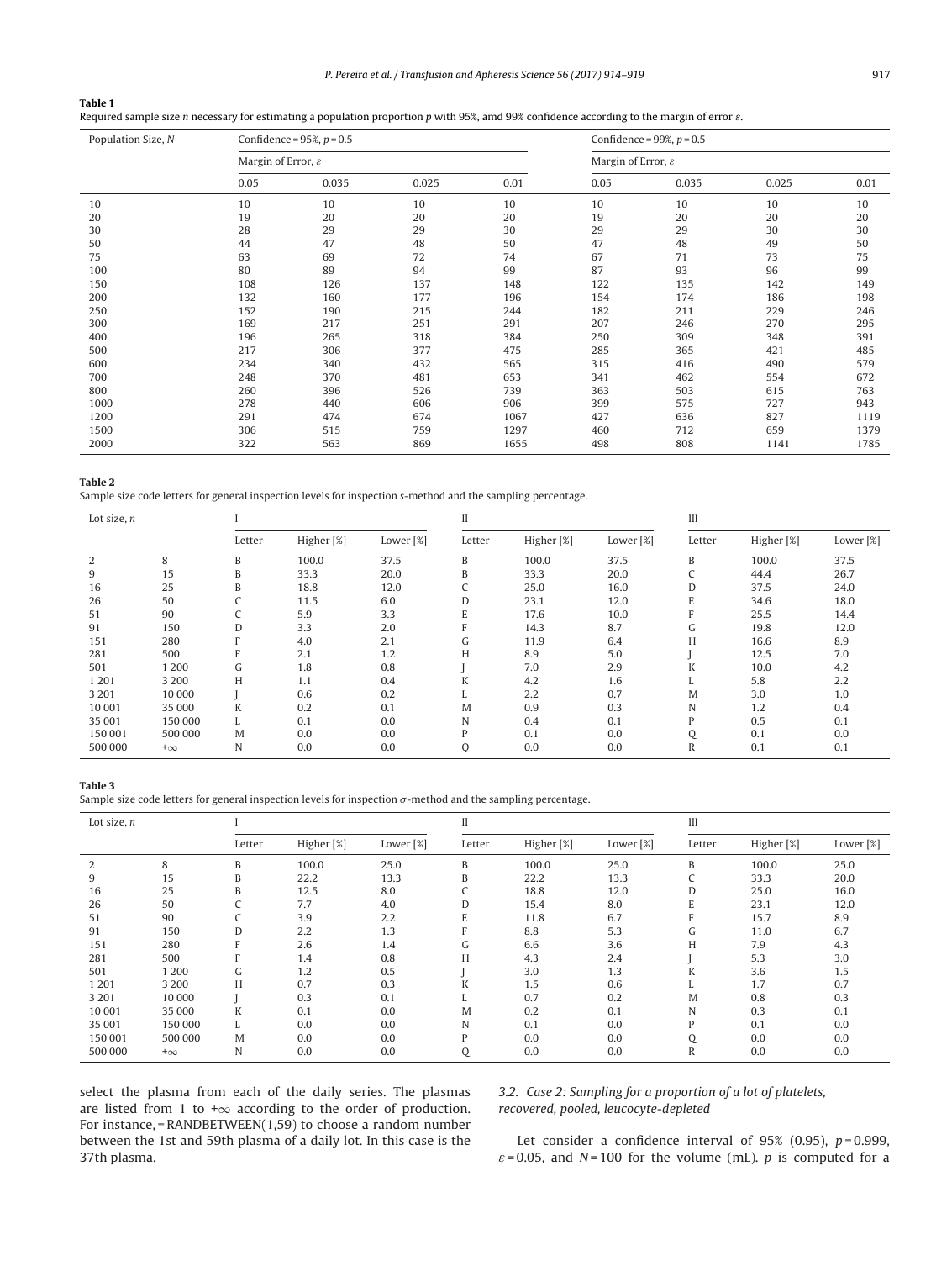| <b>Table 4</b>                                  |  |  |
|-------------------------------------------------|--|--|
| Sample size code letters per inspection method. |  |  |

| Letter | s-method                           |                       | $\sigma$ -method                   |                       |  |  |
|--------|------------------------------------|-----------------------|------------------------------------|-----------------------|--|--|
|        | Normal and tightened<br>inspection | Reduced<br>inspection | Normal and tightened<br>inspection | Reduced<br>inspection |  |  |
|        |                                    |                       |                                    |                       |  |  |
|        |                                    |                       |                                    |                       |  |  |
|        |                                    |                       |                                    |                       |  |  |
|        |                                    |                       |                                    |                       |  |  |
|        | 13                                 |                       |                                    |                       |  |  |
|        | 18                                 |                       | 10                                 |                       |  |  |
|        | 25                                 | 13                    | 12                                 |                       |  |  |
|        | 35                                 | 18                    | 15                                 | 10                    |  |  |
|        | 50                                 | 25                    | 18                                 | 12                    |  |  |
|        | 70                                 | 35                    | 21                                 | 15                    |  |  |
| M      | 95                                 | 50                    | 25                                 | 18                    |  |  |
| N      | 125                                | 70                    | 32                                 | 21                    |  |  |
|        | 160                                | 95                    | 40                                 | 25                    |  |  |
|        | 200                                | 125                   | 50                                 | 32                    |  |  |
|        | 250                                | 160                   | 65                                 | 40                    |  |  |

total of 1452 platelets, recovered, pooled, leucocyte-depleted. The sampling applies to any of the parameters (entry Table 5C-3 of [\[3\]\).](#page-5-0) Let's consider the case that two non-conforming volumes are reported. Two non-conforming components are reported. Thus,  $p = 1450/1452 = 0.999$ . Typically, the worst margin of error is 0.05. Alpha divided by two is computed as follows:  $(1 - 0.95)/2 = 0.025$ . Z-score for a confidence interval of 95% is 1.96. However, a more accurate estimate could be computed on a spreadsheet using the following function:  $=NORM.S.INV(1-A1)$  (note: A1 cell is the  $Z-\alpha/2$ result). This function returns the inverse of the standard normal cumulative distribution for a mean equal to zero and a standard deviation of one. The next parcels are calculated on the same worksheet:

 $f(x) := (A22) * (A3 * (1 - A3)) / (A42)$ 

where A2 cell is the Z-score, A3 cell is p, and A4 cell is  $\varepsilon$ , and;

 $f(y) := 1 + (A22) * (A3 * (1 - A3))/(A42 * A5)$  where A5 cell is N.

*n* is computed dividing  $f(x)$  by  $f(y) = 2$  samples (rounded up). The random sampling is used to identify the two samples of the lot (see 2.1).

The percentage  $(2\%$  of the lot) is in agreement with the minimum 1% claimed by EDQM  $\left[3\right]$ . If the rate is below 1%, the sampling is increased accordingly.

## 3.3. Case 3: Sampling of a lot of red cells, leucocyte depleted in additive solution based on the inspection level

Let consider a daily lot of red cells, leucocyte depleted in additive solution components with  $N = 84$ . The sampling applies to any of the parameters (entry Table 5B-6 of  $[3]$ ). The number of samples is determined as follows:

- a) The lot size is selected choosing the letter of normal inspection level in the s-method [\(Table](#page-3-0) 2), i.e., letter E in level II (if it is starting used the  $\sigma$ -method [Table](#page-3-0) 3 is applied), and;
- b) Using Table 4, is selected the *n* according to the normal inspection level in the s-method, which is equal to nine samples.

The nine red cells, leucocyte depleted in additive solution components could be identified using a simple random sampling generator (see 2.1).

## **4. Discussion**

It is confirmed that the simple random sampling application is an essential contribution to the random selection of blood components in blood establishments that follow the "1% rule." A non-statistical approach for this selection is not suggested since represents not only a bad practice but a significant chance to not detect deviations that could be a cause of non-conforming products.

Such as the previous sampling model, sampling for a proportion of a lot could be easily computed using a spreadsheet. If  $p$  is unknown, the most conservative value equal to 0.5 (largest sample size in order to  $p$ ) should be used. A higher margin of error could be interpreted as the quantity of random sampling error in results of a study. On the other hand, larger margins of error represents less confidence (less realistic) that the samples reported results are close to the true numbers of the population. Therefore,  $\varepsilon$  expresses the chance of error per sampling. Using  $Table 1$  $Table 1$  to determine  $n$ should be easier than employing a formula; however, these tables are dependent from  $p$  for what they are not generally suited to be applied in a systematically stable industrial production, such as the cases of most of the processes to produce blood components. For instance, on the 2nd case  $n = 80$  to a  $p = 0.5$ ,  $\varepsilon = 0.05$ , and  $N = 100$ . So, use [Table](#page-3-0) 1 in the example causes oversampling representing a serious negative impact on the blood establishment's budget. The population proportion is a simple retrospective calculation, for what its computation is strongly encouraged. Compared to the following of the "1% rule", the sampling for a proportion of a lot is an improvement since it is dependent on the proportion reported to a specific parameter in a particular establishment. Note that it is determined using the specification with the weakest performance (e.g., lowest capacity index or sigma level) to assure that the sampling is statistically not significative to the lot [\[13,14\].](#page-5-0) On the real-world case, the percentage is very close to the "1% rule." For what it is favored the interpretation that "1%" could be a percentage near to the sampling required to a stable production process of blood components.

Sampling based on the inspection level approach show to have several advantages over the use of uniquely the simple random sampling along with the "1% Mainly." Principally because it considers the retrospective data before starting a sampling plan and also due to enabling the user to change the sampling plan level according to the capability index or sigma level. Furthermore, the sample size is pre-determined, making it simpler to the user. Compared to the sampling for a proportion of a lot it requires a higher sample size. For instance, using the same data than on the 3rd case,  $n = 2$  instead nine. Nevertheless, the use of the sampling based on